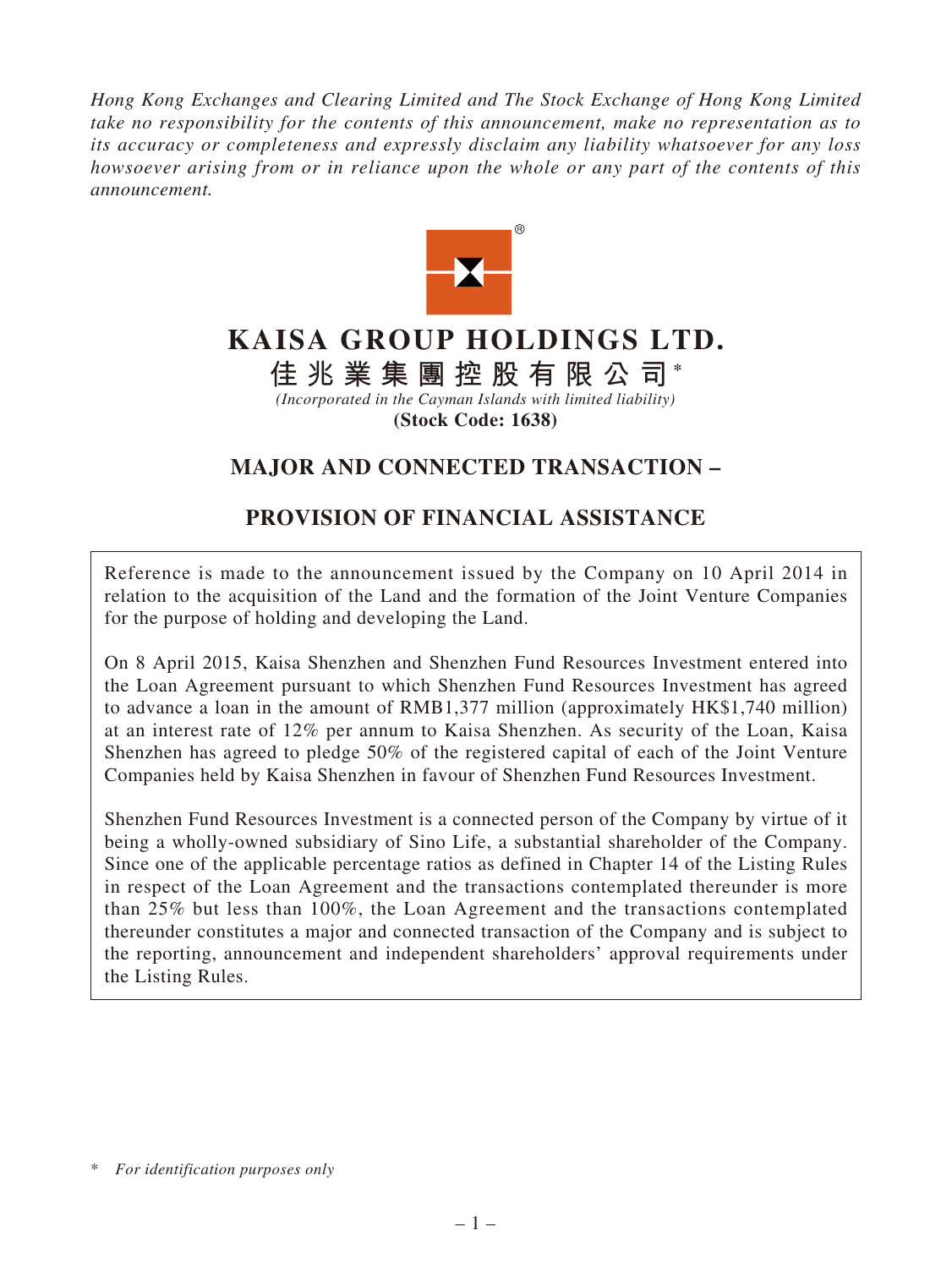The EGM will be held for the purpose of considering and, if thought fit, approving the Loan Agreement and the transactions contemplated thereunder. As Shenzhen Fund Resources Investment is a party to the Loan Agreement, Sino Life is required to abstain from voting on the resolution approving the Loan Agreement and the transactions contemplated thereunder at the EGM. A circular containing, inter alia, (a) further information on the Loan Agreement and the transactions contemplated thereunder; (b) a letter of advice containing the recommendations from the Independent Board Committee to the Independent Shareholders in relation to the Loan Agreement and the transactions contemplated thereunder; (c) a letter of advice from an independent financial adviser to the Independent Board Committee and the Independent Shareholders in relation to the Loan Agreement and the transactions contemplated thereunder; and (d) a notice convening the EGM, will be despatched to the Shareholders on or before 30 April 2015.

Reference is made to the announcement issued by the Company on 10 April 2014 in relation to the acquisition of the Land and the formation of the Joint Venture Companies for the purpose of holding and developing the Land.

## **LOAN AGREEMENT**

#### **Date**

8 April 2015

#### **Parties**

- (1) Shenzhen Fund Resources Investment, as lender; and
- (2) Kaisa Shenzhen, as borrower.

#### **Principal amount of the Loan**

RMB1,377 million (approximately HK\$1,740 million)

#### **Interest rate**

The Loan shall carry an interest of 12% per annum, payable semi-annually on 21 June and 21 December of each year.

#### **Term**

Two years from the date of drawdown of the Loan.

#### **Repayment schedule**

The principal amount of the Loan together with all outstanding interest accrued thereon shall be repaid by Kaisa Shenzhen on the maturity date.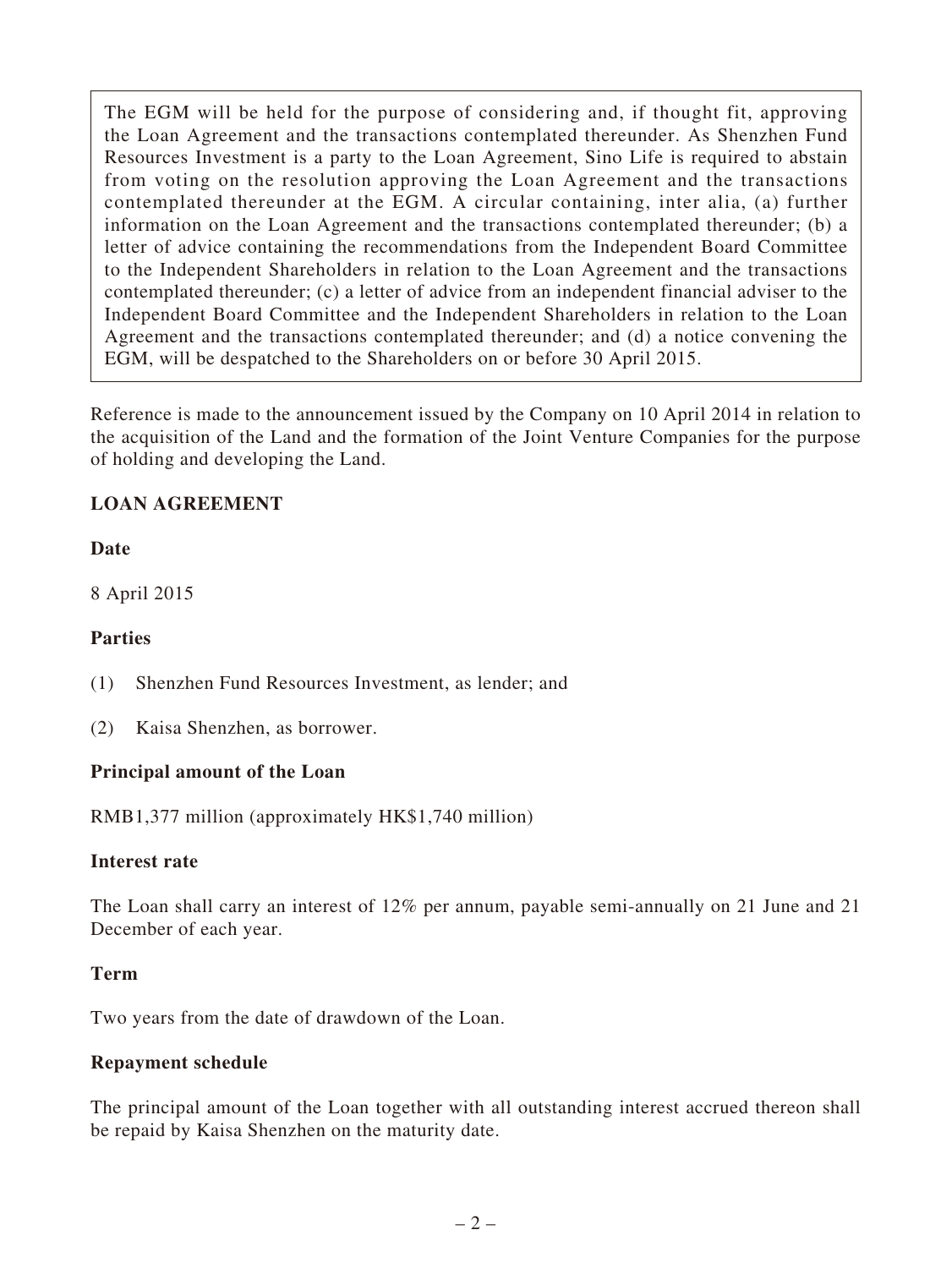### **Security**

The security for the Loan includes a share pledge of 50% of the registered capital of each of the Joint Venture Companies held by Kaisa Shenzhen in favour of Shenzhen Fund Resources Investment.

#### **REASONS FOR AND BENEFITS OF THE LOAN AGREEMENT**

Kaisa Shenzhen and Shenzhen Fund Resources Investment entered into the Loan Agreement for the purpose of financing part of the acquisition consideration of the Land to be paid by Kaisa Shenzhen to the Binhai Bureau of the Urban Planning Land and Resources Commission of Shenzhen Municipality (深圳市規劃和國土資源委員會濱海管理局) in order to avoid any penalty arising from late payment of such consideration to be imposed by the above PRC authority.

The Board (other than (i) Mr. Ye Lieli, Mr. Lei Fugui and Ms. Chen Shaohuan, who are interested in the Loan Agreement by virtue of their capacity as an employee in either Sino Life, Sino Life's substantial shareholder and/or Sino Life's associate; and (ii) the independent non-executive Directors who will form an opinion after considering the recommendation from the independent financial advisor to be appointed by the Company for the purpose of the Loan Agreement and the transactions contemplated thereunder) considers that the terms of the Loan Agreement to be on normal commercial terms, fair and reasonable and in the interests of the Company and the Shareholders as a whole.

## **LISTING RULES IMPLICATIONS**

Shenzhen Fund Resources Investment is a connected person of the Company by virtue of it being a wholly-owned subsidiary of Sino Life, a substantial shareholder of the Company. Since one of the applicable percentage ratios as defined in Chapter 14 of the Listing Rules in respect of the Loan Agreement and the transactions contemplated thereunder is more than 25% but less than 100%, the Loan Agreement and the transactions contemplated thereunder constitutes a major and connected transaction of the Company and is subject to the reporting, announcement and independent shareholders' approval requirements under the Listing Rules.

The EGM will be held for the purpose of considering and, if thought fit, approving the Loan Agreement and the transactions contemplated thereunder. As Shenzhen Fund Resources Investment is a party to the Loan Agreement, Sino Life is required to abstain from voting on the resolution approving the Loan Agreement and the transactions contemplated thereunder at the EGM. A circular containing, inter alia, (a) further information on the Loan Agreement and the transactions contemplated thereunder; (b) a letter of advice containing the recommendations from the Independent Board Committee to the Independent Shareholders in relation to the Loan Agreement and the transactions contemplated thereunder; (c) a letter of advice from an independent financial adviser to the Independent Board Committee and the Independent Shareholders in relation to the Loan Agreement and the transactions contemplated thereunder; and (d) a notice convening the EGM, will be despatched to the Shareholders on or before 30 April 2015.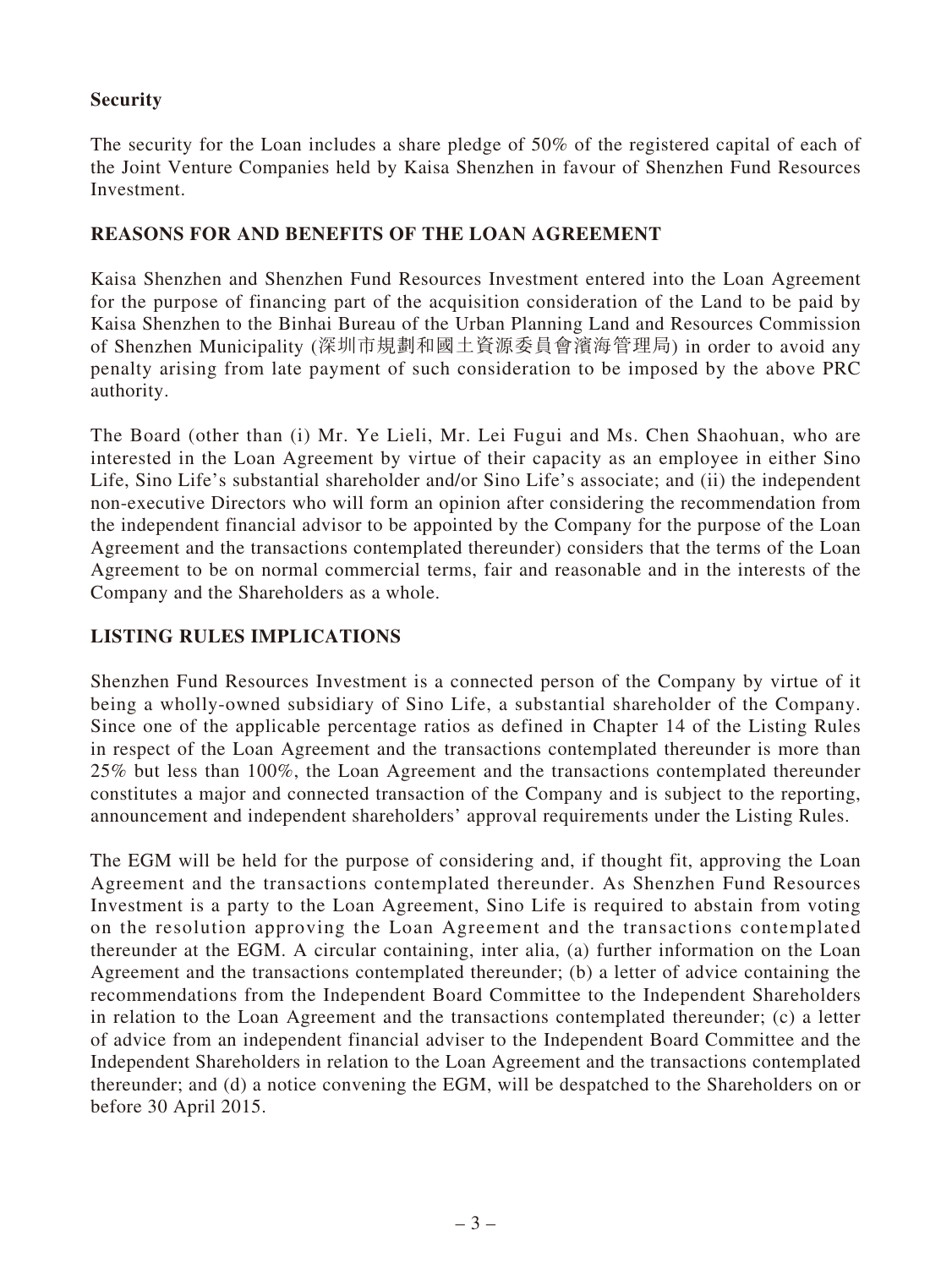#### **GENERAL**

The Company is an investment holding company, and its subsidiaries are principally engaged in property development, property investment and property management, and hotel and catering operations in the PRC.

Sino Life is a nationwide professional life insurance company in China which currently headquartered in Shenzhen, the PRC.

Kaisa Shenzhen is principally engaged in property development.

Shenzhen Fund Resources Investment is principally engaged in resources development.

#### **DEFINITIONS**

In this announcement, the following expressions have the following meanings unless the context requires otherwise:

| "Board"                   | the board of Directors;                                                                                                                                                                                   |
|---------------------------|-----------------------------------------------------------------------------------------------------------------------------------------------------------------------------------------------------------|
| "Company"                 | Kaisa Group Holdings Ltd. (佳兆業集團控股有限公司*), a<br>company incorporated in the Cayman Islands with limited<br>liability and the issued shares of which are listed on the main<br>board of the Stock Exchange; |
| "connected person"        | has the meaning ascribed to it under the Listing Rules;                                                                                                                                                   |
| "Director(s)"             | directors of the Company;                                                                                                                                                                                 |
| "EGM"                     | an extraordinary general meeting of the Company to be<br>convened for the purpose of approving the Loan Agreement and<br>the transactions contemplated thereunder;                                        |
| "Group"                   | the Company and its subsidiaries;                                                                                                                                                                         |
| "HK\$"                    | Hong Kong dollars, the lawful currency of Hong Kong;                                                                                                                                                      |
| "Hong Kong"               | the Hong Kong Special Administrative Region of the PRC;                                                                                                                                                   |
| "Joint Venture Companies" | three joint venture companies established in the PRC, each of<br>which is owned as to 51% by Kaisa Shenzhen and 49% by Sino<br>Life;                                                                      |
| "Kaisa Shenzhen"          | 佳兆業集團 (深圳) 有限公司 (Kaisa Group (Shenzhen) Co.,<br>Ltd.*), a company established under the laws of PRC and an<br>indirectly wholly-owned subsidiary of the Company;                                          |
| "Land"                    | a parcel of land situated at G16301-0701, Xiasha Village,<br>Dapeng Road, Dapeng New District, Shenzhen, the PRC and is<br>classified as commercial land;                                                 |